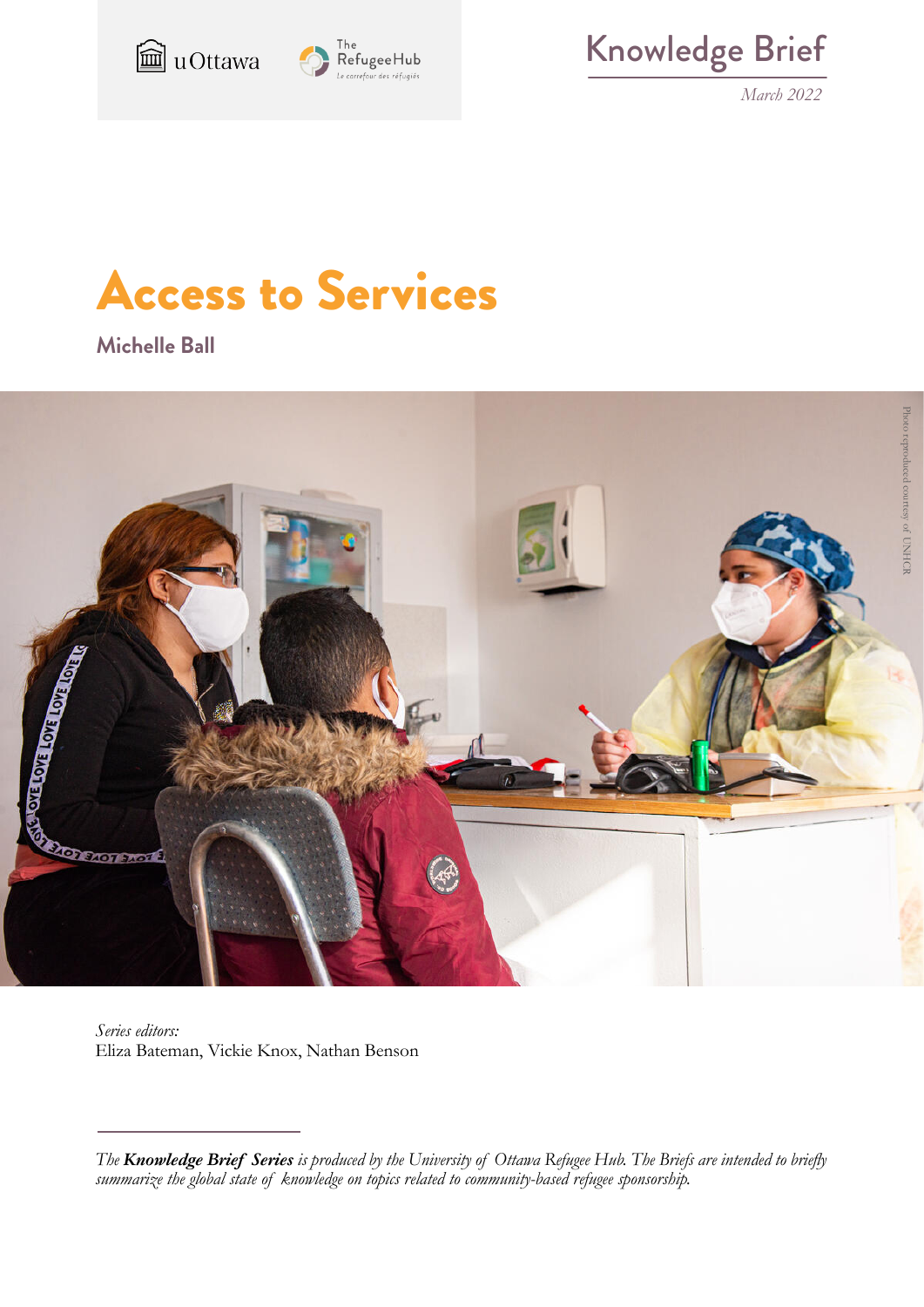# **I. Summary**

A number of countries globally have adopted community sponsorship (CS) in part due to the unique and beneficial role that community members can play in the reception and support to sponsored refugees. One of the most important

responsibilities undertaken by community members, sometimes known as 'sponsors', is ensuring that sponsored refugees have access to the services they need to settle in their community. Sponsors provide a number of these services directly, and also support sponsored refugees to connect into and navigate existing government services and publicly funded organizations. This knowledge brief is a high-level overview of access to services within CS programs globally, using a comprehensive review of relevant literature to respond to the questions: how are sponsors and sponsored refugees accessing services and working with service delivery partners on the ground, and what are some promising practices to ensure quality service access?

Two categories of services are examined: settlement services and government services. While there is overlap between the two categories, generally, settlement services are amenities such as housing, language support, employment, and community services that sponsors support help sponsored refugees to access in the first weeks of settlement. The second category includes services provided by the government to all residents, such as documentation, healthcare, education, and welfare. Evidence for this brief will be drawn from a broad array of CS programs including those in New Zealand, Canada, the United Kingdom, Ireland, Germany, France, the Basque Country, and Italy. This brief starts with an overview of access to services and sponsorship, then explores what access to services looks like in practice, closing with a brief review of some promising practices, and knowledge gaps on this topic.

# **II. An overview of access to services and sponsorship**

CS programs usually involve sponsors taking on a number of responsibilities of settlement support and connecting sponsored refugees into available government services. The involvement of sponsors in this aspect of refugee welcome is motivated in large part because integration support— such as accessing social services, education, and language classes

—has been identified as a key area where they can bring strong added value (European Commission 2018: 8). However, the specifics of how sponsored refugees access services depends on the national context and the goals of the program [\(European Commission 2018: 37\)](http://www.europeanmigrationlaw.eu/documents/Sponsorship-schemes.pdf).

## **II.1 Formal agreements on sponsor support**

In most cases, sponsors sign a formalized agreement such as a memorandum of understanding or a settlement plan. These documents detail the sponsors' role in providing financial and other support to the sponsored refugees during their sponsorship period. For example, in France's Humanitarian Corridors, sponsors are required to produce a plan that outlines how they will reach out to and work with service providers([Tardis 2018:](http://www.resettlement.eu/sites/icmc/files/ERN%2B%20Private%20Sponsorship%20Feasibility%20Study%20-%20Towards%20a%20Private%20Sponsorship%20Model%20in%20France.pdf) 28); in New Zealand's Community Organisation Refugee Sponsorship (CORS) pilot, the settlement plan must detail sponsors' ability to provide services to vulnerable groups [\(New Zealand Government 2019](https://www.mbie.govt.nz/assets/d3cedd12c2/community-organisation-refugee-sponsorship-category-pilot-process-evaluation.pdf): 6), and in the Auzolana II pilot in the Basque Country, sponsors must show how they will assist sponsored refugees to access services([The Basque](http://resettlement.eu/sites/icmc/files/Basque%20Country-%20Pilot%20Community%20Sponsorship%20Evaluation%20_Full%20report_EN.pdf) [Government 2021:](http://resettlement.eu/sites/icmc/files/Basque%20Country-%20Pilot%20Community%20Sponsorship%20Evaluation%20_Full%20report_EN.pdf) 20). Canada also has a long tradition of using [settlement plans](https://www.rstp.ca/en/refugee-sponsorship/groups-of-five/7-settlement-plan/) that include a financial assessment of sponsors, a settlement checklist assigning sponsor roles, and details that help sponsors to understand and agree to their legal obligations.

One of the benefits of creating this formal agreement is that it helps sponsor groups to plan in advance and in some cases to identify which sponsor will be the lead on supporting the sponsored refugee with a particular service, such as with job search or tutoring. The Basque Government pilot tried this approach, and reported that it led to a quicker response to refugee needs (The Basque Government 2021: 39). The state still holds ultimate responsibility for the integration of refugees, and will generally step in as the service provider of last resort if a sponsorship fails (European Commission 2018: 5).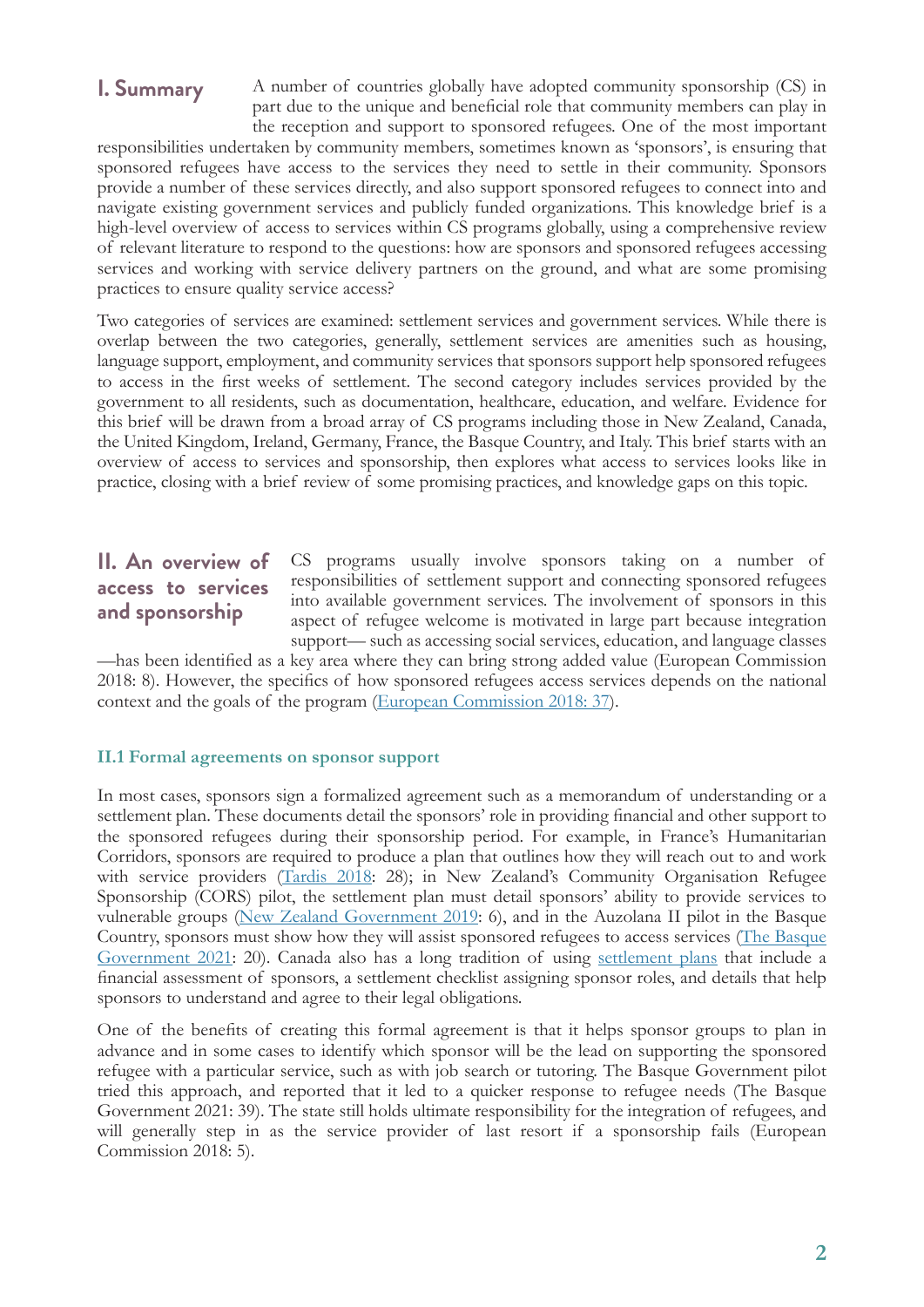## **II.2 Some strengths and challenges of sponsor support**

One of the strengths of sponsor-led support is their ability to link connections to institutions and to provide individualized attention. Sponsors may provide services themselves, connect sponsored refugees to existing services, or may accompany them as they navigate unfamiliar bureaucracies. Sponsors draw on their local knowledge, relationships, and social capital to help sponsored refugees navigate day-to-day challenges, 'short-circuiting' what might be near intractable barriers, such as accessing medical care with long patient wait lists (Finn 2020: 18). For example, in the Basque Country, it was noted that sponsors were able to deal with access gaps such as when refugees didn't have the required documentation to access certain benefits, or finding alternative options for education when sponsored refugees were unable to enroll in the middle of the school year (The Basque Government 2021: 40).

In smaller or less diverse communities, sponsors have been shown to be particularly helpful in liaising with community services in preparation for the arrival of refugees. For instance, they can liaise with schools to improve English as a Second Language support, or to work with job centres to raise awareness of refugee needs([Reyes and Phillimore 2020:](https://www.birmingham.ac.uk/Documents/college-social-sciences/social-policy/iris/2020/community-sponsorship-case-study-report.pdf) 4). Sponsor groups active in Community Sponsorship Ireland (CSI) found that a promising practice is to identify and work with 'champions' in local government and community service provision, sensitizing them in advance of the refugee's arrival.<sup>1</sup>

It is worth noting that sponsor groups and sponsored refugees will have different levels of pre-existing knowledge or personal experience in navigating services. Not all sponsors may have understanding of the unique vulnerabilities of sponsored refugees, and they may lack training to provide certain services themselves([Fratzke and Dorst 2019](https://www.volunteeringnz.org.nz/wp-content/uploads/TCM-Refugee-Integration-Volunteering-FINAL.pdf):10). Service gaps can happen if sponsors are not properly trained and supported, and it can take a great deal of work, risk, and imagination to effectively harness sponsor contributions [\(Fratzke and Dorst 2019](https://www.volunteeringnz.org.nz/wp-content/uploads/TCM-Refugee-Integration-Volunteering-FINAL.pdf): 9/10). Sponsored refugees report very different experiences of accessing services through CS programs, making it difficult to draw conclusions about the impact of sponsor support. For example, while 34.3% of sponsored refugee respondents of the Humanitarian Corridors survey reported that their needs —such as accessing hospitals, school, and job placements —as they settled into new lives in Italy had been 'very well', another 19.4% responded negatively (European Union 2020: 31).

#### **II.3 Comparing sponsorship to government resettlement: A Canadian example**

Most CS programs don't have the long-term evidence needed to meaningfully compare access to services and other integration impacts of sponsorship to that of government resettlement. Even in the Canadian context from where the majority of existing evidence is available, caution is needed when making comparisons due to differences in the pre-arrival conditions of refugees, types of sponsor groups, and selection criteria all of which makes it difficult to measure direct sponsor impact. Regardless, by considering Canada as an example, it is possible to start to understand how sponsor support may impact the settlement and integration experience of refugees.

A number of studies show that those arriving through the private sponsorship of refugees program in Canada acquire employment and achieve higher earnings at a faster rate than government assisted refugees in the short-term (Hynie et al 2019: 37). It is difficult to attribute these indicators to the care of sponsors, to the different socio-demographic profiles of each group, or to some other variables in sponsor group support. For example, sponsored refugees in Canada are shown to arrive with higher levels of education and knowledge of English or French than government resettled refugees, (Hynie et al 2019: 37).

A few more recent studies have tried to take these differences into account and have concluded that sponsored refugees may indeed demonstrate slightly higher earnings and employment levels (Kaida, Hou and Stick 2020: 6). However, these differences diminish over the long-term (5-15 years after

<sup>&</sup>lt;sup>1</sup> Key informant interview participant from Ireland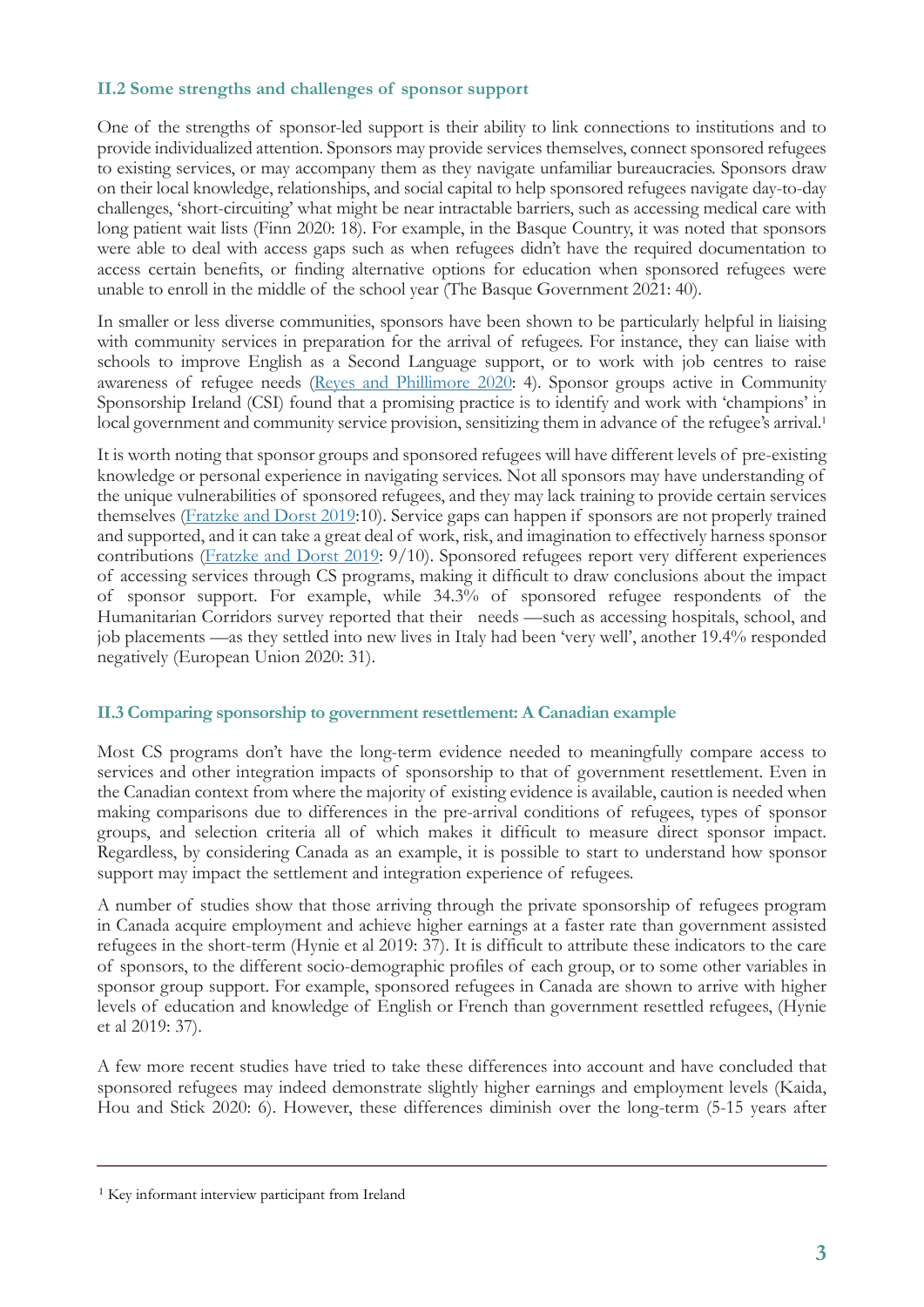arrival) and the effects are not distributed evenly across all individuals; for example, among sponsored refugees, women with less education appear to benefit the most from sponsorship (Kaida, Hou and Stick 2020: 19).

Another recent study from the UK also attempted to compare the two streams, suggesting that sponsorship allows refugees to "better access all dimensions of integration because of the additional support refugees have in navigating the health, housing and education systems" (Alraei, Collins, and Rigon 2018: 4). More evidence from Canada and other CS programs would be beneficial to better understand the impact of sponsor support on the overall integration of refugees—however, such comparisons should be taken with caution.

#### **II.4 The intersection between sponsors and service providers on the ground**

CS programs ensure that services are being accessed by sponsored refugees by working closely with service providers through hiring dedicated staff, or working with refugee support organizations who offer professionalized settlement services. For example, the Basque Country hired a social worker to work with sponsors to ensure the sponsored refugees' access to help with securing documentation, access to healthcare, education, and more (The Basque Government 2021: 24). Immigration, Refugees and Citizenship Canada (IRCC) describes this relationship as a "partnership of support" between settlement workers and sponsors, with sponsors as the primary providers and service providers offering access to "language assessment and training, employment-related supports, and other specialized settlement services" (IRCC 2017). There are some indications that this teamwork is happening, albeit somewhat sporadically; a survey conducted in Ontario, Canada with 238 sponsors and settlement workers saw 67% of respondents involved in or aware of successful collaborations between private sponsors and settlement organizations (Allies for Refugee Integration 2019: 11).

In a few of the newer CS programs, such as Community Sponsorship Ireland, sponsors reported the need for increased sensitization of some services providers to the existence of the sponsorship program (Finn 2020: 40). New Zealand's CORS pilot reported the same issue, with sponsors struggling to deal with the lack of knowledge about the program among government agencies, both on an organizational level and among frontline workers (New Zealand Government 2019: 25).

While sponsors often interface with services providers in government-funded services, there is little overlap between sponsorship and service providers administering government resettlement programs (Phillimore and Dorling 2020: 8). In France, there are few opportunities for interaction between the Humanitarian Corridors with state-funded resettlement providers, due in part to budget cuts leading service providers to be overwhelmed, as well as geographic restrictions with whom they can work (Tardis 2018: 27). In Ireland as well, a key informant shared that there is little formal collaboration, but there have been questions among resettlement workers as to the fairness of attention and funds allotted to the new CS program.<sup>2</sup> One interesting exception to this is in New Zealand where sponsored refugees attend part of the general orientation offered by service providers to all resettled refugees (New Zealand Government 2019: X).

<sup>2</sup> Key informant interview participant from Ireland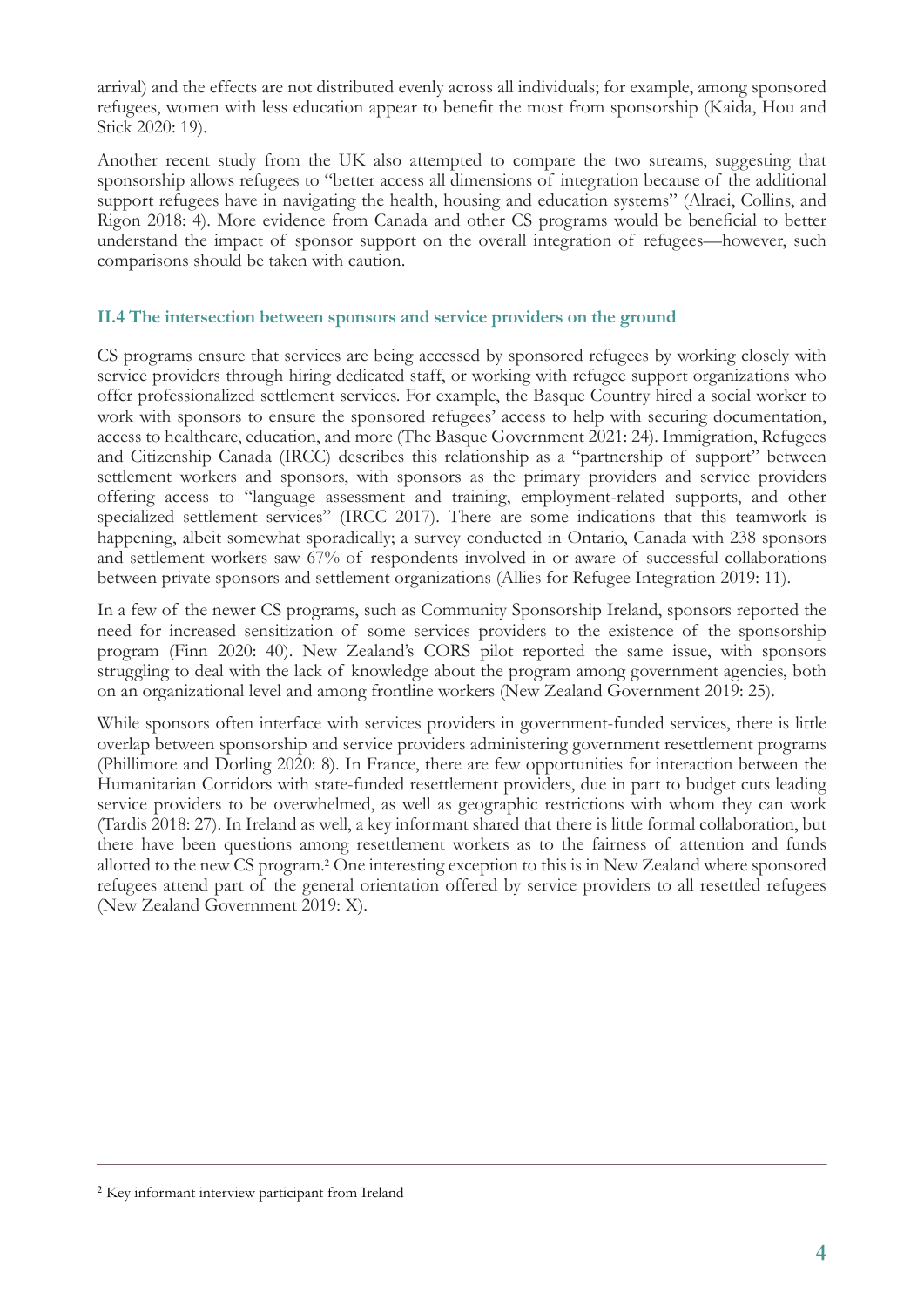# **III. Access to Services in Practice**

Sponsors are primarily responsible for ensuring sponsored refugees have timely access to the settlement services they need upon arrival, and their support can be instrumental in helping sponsored refugees to successfully navigate an unfamiliar service environment. While

sponsored refugees are not a monolithic group, in general refugees have been shown to face unique structural and systemic barriers such as higher rates of unemployment, lack of access to adequate housing, and challenges in accessing language training in their resettlement process. (Agrawal 2019: 944). It is therefore key that sponsors have the knowledge they need to ensure that sponsored refugees are accessing the services to which they are entitled.

During the first few weeks and months of the sponsored refugee's arrival, there are a number of important services that they will likely access with the assistance of sponsors.

## **III.1 Housing**

Provision of housing, or support in accessing housing services, is a key responsibility for sponsors across all CS programs scanned [\(GRSI 2021](https://refugeesponsorship.org/_uploads/60315288614ef.pdf): 27). For example, in Germany's NesT- New Start in a Team program, sponsors "are expected to provide refugees with housing for two years after arrival" [\(UNHCR 2020](https://www.unhcr.org/protection/resettlement/603e5d344/impact-government-sponsored-refugee-resettlement-meta-study-findings-six.html): 10). Sponsors are also responsible for funding accommodation for a certain length of time, except in some programs where government housing subsidies are available, such as in the Basque Country and the United Kingdom (GRSI 2021: 27).

Sponsors also help to secure housing for sponsored refugees in a number of informal ways; they may choose to "top up" social assistance benefits to cover rent, act as a reference, or use their networks to tap into new sources of accommodation in a tight housing market (Fratzke and Dorst 2019: 8). However, the available housing may not always be satisfactory. Of the participants in France's Humanitarian Corridors surveys, 40% expressed dissatisfaction with their housing, due to feeling dependent on their sponsors, and having to live in shared accommodations (European Union 2020: 112/113).

Securing affordable housing for sponsored refugees has been identified as a major hurdle, but sponsor group support has been shown to be beneficial in overcoming these challenges. s. An evaluation of Ireland's CSI determined that the most beneficial aspect of the program was the way in which sponsors enabled new pathways for refugees to access housing (Finn 2020: 18). However, sponsors still experienced barriers such as stereotyping of refugees and a lack of awareness by landlords about the CSI program (Finn 2020: 29).

## **III.2 Language learning and interpretation**

Gaining proficiency in the local language is an important step for sponsored refugees to achieve their goals in their new community. In the CS programs of Germany, Canada and New Zealand, sponsored refugees are able to access government-funded language classes and sponsors support with enrollment (GRSI 2021: 27). In Ireland, sponsors fund and organize language learning, while in the United Kingdom, Italy, and Spain, sponsors have some responsibilities to plan for language learning support, such as arranging training which may be partially funded (GRSI 2021: 27).

Even when language courses are provided by the government, sponsors often act as a language tutor, assisting sponsored refugees when the curriculum is too difficult, or providing extra opportunities for conversational practice (Fratzke and Dorst 2019: 5). Alternatively, sponsors may need to fill in services gaps themselves, for example, in rural Canada, sponsors had to step up to provide English language training themselves as it was not locally available [\(McNally 2018](https://scholar.acadiau.ca/islandora/object/theses:2643): 35).

Securing assistance with interpretation and translation support is also often a sponsor responsibility. This may be achieved through identifying and/or funding a professional interpreter, gaining the support of other newcomers who can help with interpretation more informally, or providing advanced notice to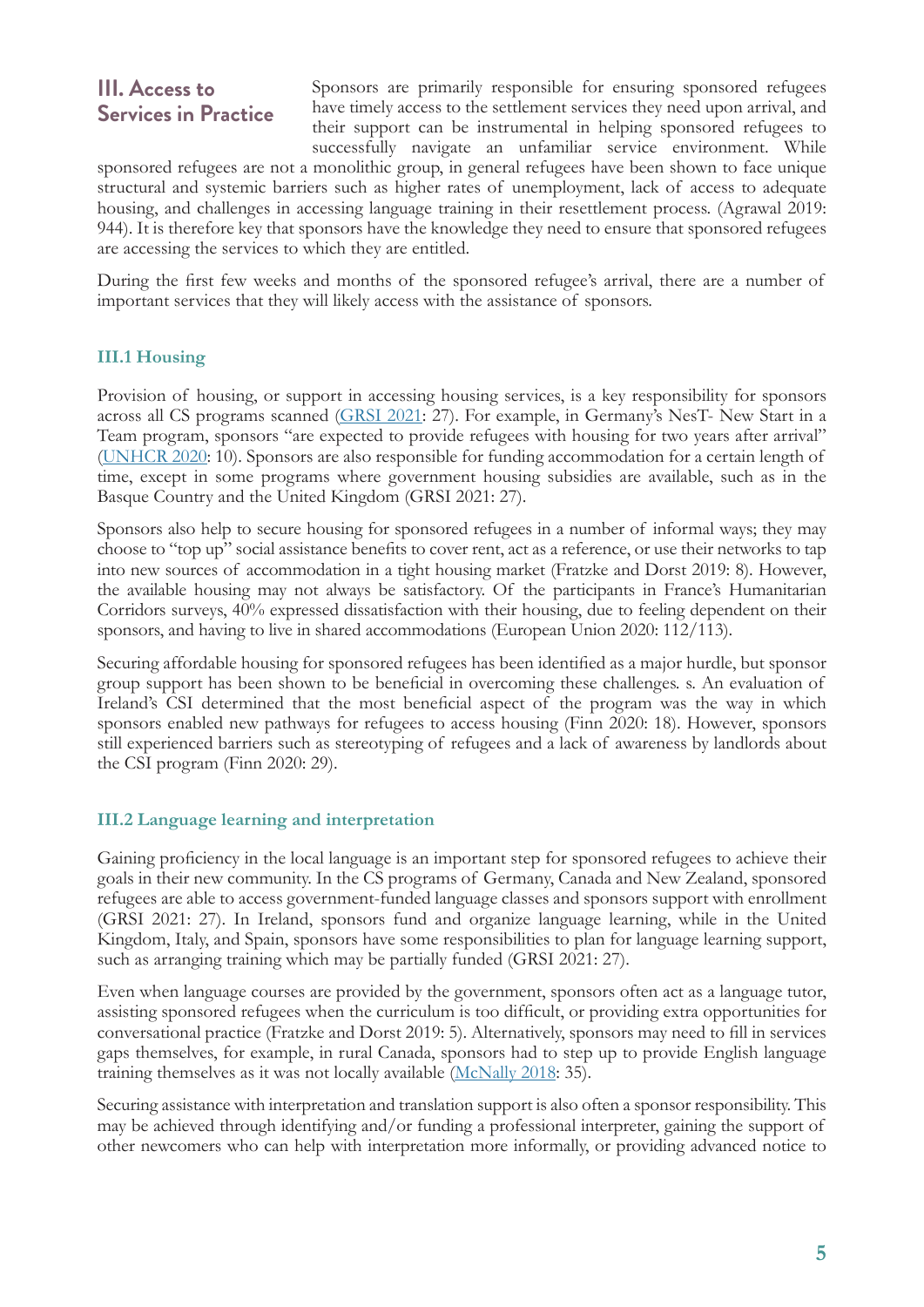service providers, such as healthcare, that interpretation services may be needed (GRSI 2020: 14). For example, in the evaluation of the UK's CS program, it recommends that sponsor groups budget for interpretation and work in advance with interpreters if possible([Phillimore, Reyes and Hassan 2020:](https://www.birmingham.ac.uk/documents/college-social-sciences/social-policy/iris/2020/community-sponsorship-general-report.pdf) 36).

## **III.3 Employment Support**

In a number of CS programs, sponsors are expected to assist sponsored refugees to find employment opportunities through leveraging formal or informal employment networks. In rural areas in particular, sponsors have been shown to play a key role in assisting with labour market integration through directly recommending sponsored refugees to employers, and avoiding the usual recruitment processes that can be discriminatory to refugees (Tardis 2018: 10). In some cases, more formal employment support may be provided through services providers. In New Zealand, sponsoring groups must "ensure there are adequate staff to support a variety of case-related settlement services and support" including for housing and employment support (New Zealand Government 2019: 43).

While accessing employment is a high priority for sponsored refugees, the quality of employment support and type of job should also be considered. In a recent survey of the Humanitarian Corridors in Italy, participants reported that while finding a job was very important to them, only 25.6% had access to job orientation courses or training, and only 20.7% had found work (European Union 2020, 39). Of those that did have work, however, 69.2% said it was due to the help of the support of the Humanitarian Corridors Program (European Union 2020, 39). Sponsored refugees may feel pressured by sponsors to take on work that is "inappropriate or unbeneficial in terms of language learning and long-term advancement" (Phillimore and Dorling 2020: 8). In another Canadian study, the majority of sponsored refugees reported getting their jobs through their ethnocultural connections, with only 12% of sponsored refugees actually utilizing sponsor networks to secure employment (Hynie et al 2019: 43). More research from a sponsored refugee perspective would be helpful in understanding the quality of employment support from sponsors in meeting their needs over the long-term.

## **III.4 Orientation to community services**

Sponsors also orient sponsored refugees to the community upon arrival, which includes informal introduction to community services. Sponsors can draw on their time, knowledge, and skills to provide sponsored refugees with individualized and day-to-day support which can include familiarizing them with local transportation, answering questions, and connecting them to wider social networks [\(Fratzke](https://www.volunteeringnz.org.nz/wp-content/uploads/TCM-Refugee-Integration-Volunteering-FINAL.pdf)) [and Dorst 2019:](https://www.volunteeringnz.org.nz/wp-content/uploads/TCM-Refugee-Integration-Volunteering-FINAL.pdf) 4-8). For example, in Germany's NesT program, sponsors "provide support in areas such as completing paperwork, interacting with government departments, opening bank accounts, enrolling children in schools, and forming contacts with sports associations for one year after arrival" (UNHCR 2020: 10).

This informal connection to the community can also have two-way impacts on both sponsored refugees and the local community. The social connection brokered between sponsored refugees and the community through sponsors was shown to have a positive impact in the UK, where sponsored refugees expressed feelings of increased security and welcome through their sponsor relationships [\(Alraei, Collins, and Rigon 2018](https://www.ucl.ac.uk/bartlett/development/sites/bartlett/files/comparisonukresettlement_schemes_fullreport.pdf): 16). Sponsored refugees coming through Community Sponsorship Ireland (CSI), reported benefits to cross-cultural adaption and orientation to the community through the help of their sponsors (Keppel 2020: 51). Sponsors also have reported developing a more outward looking perspective through sponsorship, and sometimes were able to reframe negative views held by some community members about refugees through sharing their experience with friends and family (Reyes and Phillimore 2020: 11).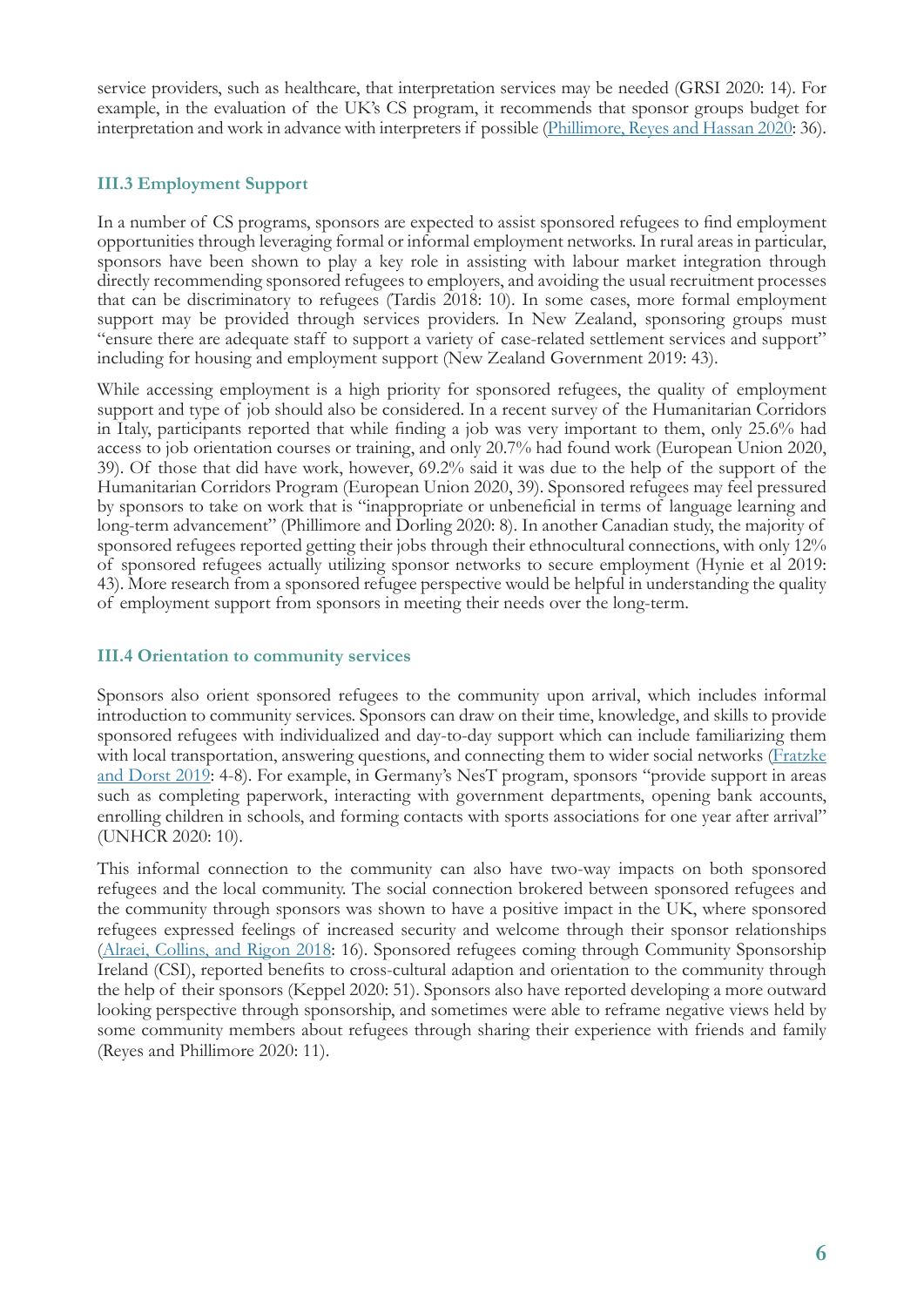# **IV. Access to Government Services in Practice**

Sponsors also play a role in ensuring sponsored refugees are able to access and navigate government services that are essential to their health, wellbeing, and long-term integration. In most CS programs the state retains responsibility over a number of

services usually offered to residents and citizens, which are extended to include sponsored refugees. In the EU context in particular, "there is a clear consensus that responsibility for basic welfare services should not rest on individuals as it would expose refugees to potential harm and would place an unreasonable burden on private persons" [\(Tan 2020:](https://www.unhcr.org/neu/wp-content/uploads/sites/15/2020/12/UNHCR-Study-on-Community-Sponsorship-Program-in-Sweden.pdf) 18). Other programs such as in New Zealand also ensure that sponsored refugees are eligible to access the same government-funded welfare, housing support, education and health services as other residents and citizens (New Zealand Government 2019: 4). Even if they are not financing or directly providing these services themselves, sponsors have an important responsibility to connect sponsored refugees into these services and assist with barriers to access that may arise.

## **IV.1 Documentation**

Supporting sponsored refugees to secure documentation related both to their immigration status as well as other identity documents is a necessary first step in ensuring their right to access a number of services. Sponsored refugees in Ireland reported that the support of sponsors in getting documentation to access unfamiliar services was "crucial" in their first few weeks of sponsorship (Keppel 2020: 36).

Securing documentation such as a driver's license, immigration documents, or healthcare documentation can often involve sponsors supporting sponsored refugees to navigate bureaucracy and providing help to fill in forms that may be complex and, in a language, that might be unfamiliar to the refugees. For example, in the UK program, it was reported that, "completing the paperwork associated with tenancy agreements and claiming benefits was a huge task for (sponsors) and refugees… groups also faced bureaucratic hurdles such as difficulties fulfilling the evidence requirements to open bank accounts or barriers to registering with a local GP" [\(IRIS 2020](https://www.birmingham.ac.uk/Documents/college-social-sciences/social-policy/iris/2020/2-improving-the-process-policy.pdf): 2).

#### **IV.2 Healthcare**

Research shows that "access to adequate healthcare is critical to successful refugee integration in resettlement contexts" (UNHCR 2020: 34). In all of the CS programs scanned, states retain responsibility over basic health service provision for sponsored refugees, and sponsors ensure sponsored refugees are able to navigate healthcare services, including mental health services where available (GRSI 2021: 27). Access to publicly funded healthcare for sponsored refugees was often cited as essential for the success of CS programs, particularly in the EU context where "stakeholder consultations showed that access to health care should always be borne by the State" (European Commission 2018: 8). Exceptional healthcare costs such as dental care, however, may not be covered, and sponsors may need to consider securing special health insurance, or planning to pay out of pocket (GRSI 2021: 27).

While on paper sponsored refugees have access to healthcare, navigating the system in a foreign language and culture can be challenging. Refugees may face similar barriers to healthcare access as local community members, such as long wait times (The Refugee Hub 2021). Easily accessible access to mental health services for refugees in particular has been reported as a major barrier in Ireland (Finn 2020: 34) and in France (SHARE 2021:15).

Sponsor support can therefore be beneficial in assisting sponsored refugees to register with a local doctor, explaining the health system, or booking interpreters for appointments (Phillimore, Reyes, and Hassan 2020: 21). In the UK's CS program, there were numerous examples of sponsors drawing on their social connections and knowledge of the healthcare system to assist those with high healthcare needs (Alraei, Collins, and Rigon 2018: 4). Other solutions to the issue of access could include specialized services for refugees. For example, a study in Canada demonstrated that having a dedicated health clinic for government assisted refugees improved referrals and decreased wait times (Hynie et al 2019: 48).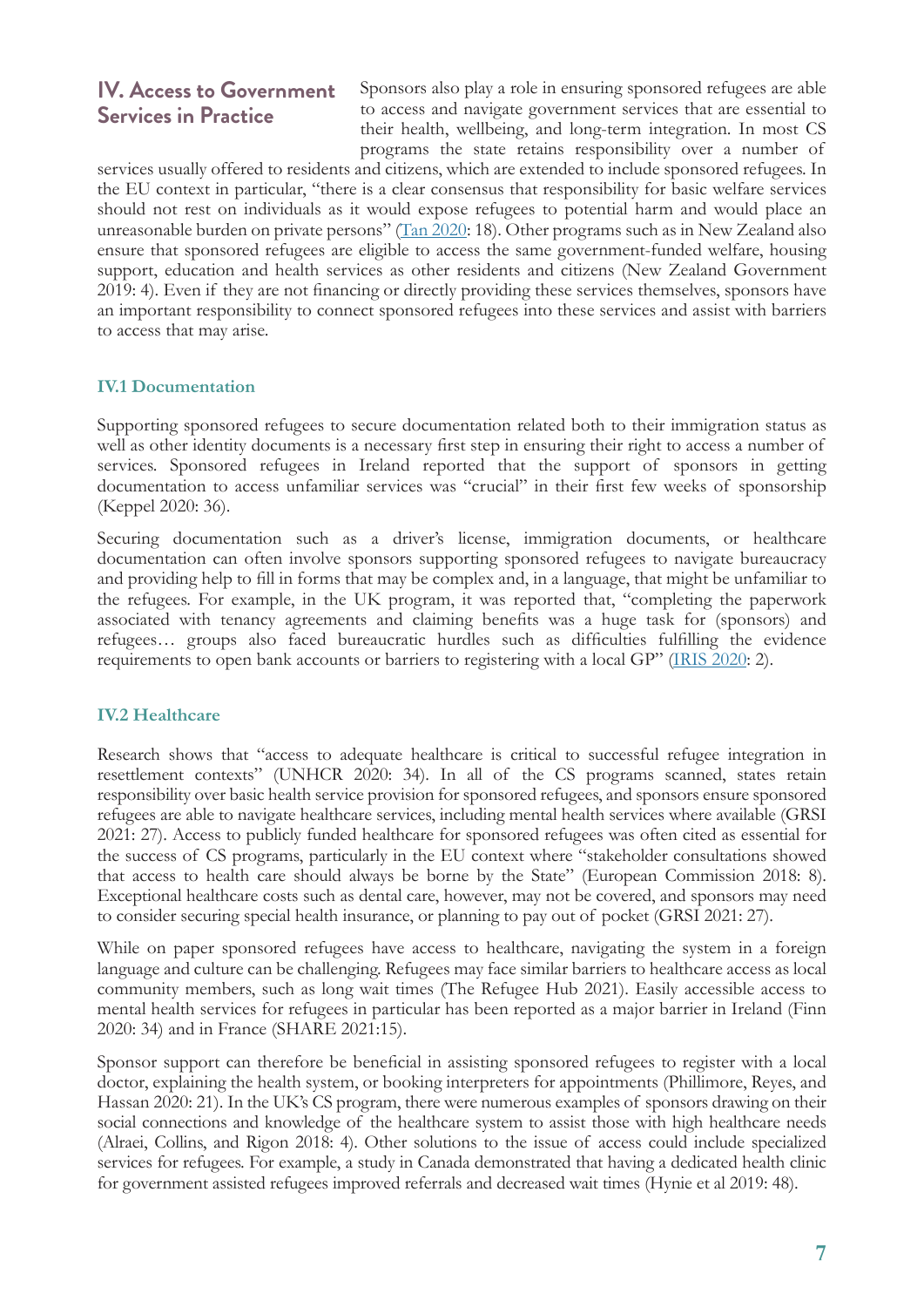#### **IV.3 Education**

Access to primary and secondary education is particularly important for resettled refugee children and young people where schools are an important space of support (UNCHR 2020: 37/38). Access to education for children and youth in CS programs is almost always provided by publicly funded schools, and sponsors are responsible for enrollment and support (GRSI 2021: 27). Sponsors may assist in ensuring access to education through activities such as "attending parents' evening meetings, and providing one to one tuition to help support children's learning" (Phillimore, Reyes, and Hassan 2020: 21). In a UK study, sponsors provided individualized attention to assist refugee children to get up to speed with their peers or to find solutions to problems such as a lack of the certification that is needed for school enrollment (Alraei, Collins, and Rigon 2018: 14).

Sponsored refugees may access higher education through programs such as the [Student Refugee](https://srp.wusc.ca/) [Program run by World University Service Canada,](https://srp.wusc.ca/) that provides access to tertiary education in Canada through refugee sponsorship. It is difficult to summarize the state of access to higher education for sponsored refugees given differences in their status on arrival, differences among institutions in regards to credential recognition, access to scholarships or other funding, and various ad-hoc interventions targeting the higher education of resettled refugees (Streitwieser et al 2018: 16). Nevertheless, it is clear that "for refugees following displacement… beginning or resuming (higher) education is often an immediate next step for successful integration" (Streitwieser et al 2018: 1). The international community has recognised the urgent need to strengthen refugee access to education with the creation of the [Global Task Force on Third Country Education Pathways](https://wusc.ca/wp-content/uploads/2021/06/Global-Task-Force-on-Third-Country-Education-Pathways.pdf) working on expanding educational complementary pathways, and the [UNCHR's "Refugee Education 2030"](https://www.canada.ca/en/immigration-refugees-citizenship/services/refugees/help-outside-canada/private-sponsorship-program/agreement-holders/training-program.html) strategy document which sets out a vision for refugees' inclusion in all levels of education.

### **IV.4 Welfare**

One of the major points of difference between CS programs is access of sponsored refugees to welfare. A number of CS programs argue that, due to their national context, it is important that refugees can access the welfare state, for example the German NesT or UK's CSS programs which provide full access to the national welfare system (Tan 2020: 18). In France, refugees coming through Humanitarian Corridors have access to the asylum seeker's allowance prior to protection being granted, and afterwards they can access mainstream subsistence allowance (Tardis 2018: 25). In New Zealand, sponsored refugees have access to welfare similar to government resettled refugees (New Zealand Government 2019: 4); however, sponsors were reported to have a steep learning curve in navigating welfare services due to lack of personal experience.<sup>3</sup> In Ireland also, sponsors were reported to lack awareness of social protection services, leading to a need for increased sponsor training in this area (Finn 2020: 35).

In the [Canadian CS program,](https://www.canada.ca/en/immigration-refugees-citizenship/corporate/publications-manuals/guide-private-sponsorship-refugees-program/section-2.html) sponsors are responsible for providing financial support equal to that of government assisted refugees for 12 months and sponsored refugees are not able to access welfare support during the sponsorship period. As the end of the sponsorship period (known in Canada as 'month 13') approaches, there is often nervousness on the part of sponsors and sponsored refugees about the transition to financial independence([Lenard 2019:](https://refuge.journals.yorku.ca/index.php/refuge/article/view/40591/36557) 66). Although sponsored refugees in need of financial support are able to access welfare at this point, it has been shown that many sponsored refugees are unaware of the financial and settlement services that are still accessible to them (Lenard 2019: 66).

<sup>&</sup>lt;sup>3</sup> Key informant interview participant from New Zealand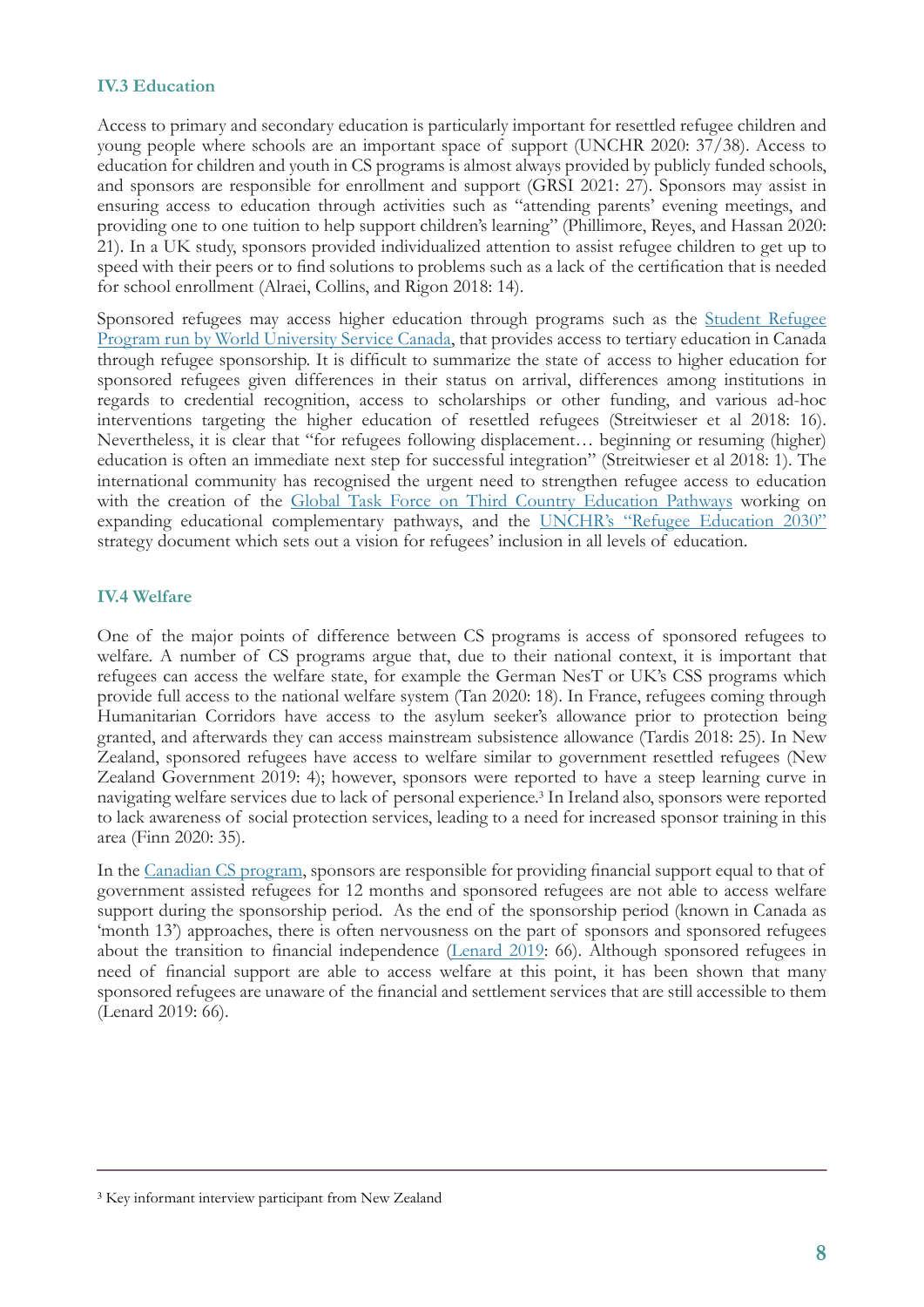# **V. Identifying promising practices for access to services in sponsorship**

With growing interest in community sponsorship globally, there has been an emphasis on identifying and sharing promising practices. Below are a few promising practices to consider when it comes to securing and ensuring access to services for sponsored refugees.

#### **V.1 Equitable access to services upon arrival for sponsored refugees**

The first step in a sponsored refugee's access to services is grounded in the state's commitment to ensuring their legal right to access services, and to provide the necessary documentation in a timely way. In the EU context, many Member States provide international protection status to sponsored refugees which gives them the same rights and benefits as resettled refugees (European Commission 2018: 7). There are exceptions, such as Germany and Ireland, where sponsored refugees do not receive harmonized status. This sometimes leads to challenges in access. For example, in Ireland there are reports of sponsored refugees having difficulty accessing employment as their national residence permit status was not well understood by public authorities (European Commission 2018: 69).

Ensuring equitable access to services for sponsored refugees may also help to alleviate some of the tensions between government resettlement and CS programs. In Canada, both sponsored refugees and government assisted refugees arrive as Permanent Residents, meaning that ["they get most social](https://www.canada.ca/en/immigration-refugees-citizenship/services/new-immigrants/pr-card/understand-pr-status.html) [benefits that Canadian citizens receive](https://www.canada.ca/en/immigration-refugees-citizenship/services/new-immigrants/pr-card/understand-pr-status.html)" although ongoing debate about the level of support offered by settlement agencies versus sponsors continue among refugee populations (Agrawal 2019). In France, Non-Governmental Organizations (NGOs) argued that in order for them to support the sponsorship program, equality of rights and equal access for sponsored refugees was essential (Tardis 2018: 25). In New Zealand's CORS pilot, there was a lack of clarity around the eligibility of sponsored refugees for housing benefits that government resettled refugees are able to access, which led to some tension with sponsors (New Zealand Government 2019: 8).

#### **V.2 Engaging service providers and other partners in sponsorship**

There are a number of mutual benefits to the proactive engagement of service providers and other partners in the development and implementation of CS programs. The Basque Country's program evaluation indicated that involving local administration enriched the program, as "the expert role of social work professionals is key…for their role in the work of the local support groups, which they naturally end up engaging with" (The Basque Government 2021: 47). In the UK as well, local authorities have an important role as they determine whether local services can meet the needs of sponsored refugees (IRIS 2020: 3).

By soliciting input from and pursuing partnerships with service providers, sponsors may benefit from harnessing existing knowledge of services. This is especially in "respect to planning for arrival, coordination and resources for ongoing support" so that duplication or competition can be avoided (Phillimore and Dorling 2020: 8). In Ontario, Canada, Allies for Refugee Integration (ARI) tested how to streamline pre and post arrival connections between settlement workers and sponsors for a more collaborative approach to welcoming sponsored refugees([Allies for Refugee Integration 2021\)](https://ocasi.org/sites/default/files/ari-final-report-2021-intentional-connections_0.pdf). However, this proactive sharing of resources and mutual support is not always possible—as evidenced in the UK's CCS program evaluation where at a lack of joined-up working and information sharing links was identified as preventing this from taking place (IRIS 2020: 4).

#### **V.3 Sponsors can enable service access with the right support**

Sponsors can be an asset to sponsored refugees in accessing and navigating services, but this is not a free resource —sponsors do require support and training. In Canada, support for sponsors is provided by the federally funded [Refugee Sponsorship Training Program,](https://www.canada.ca/en/immigration-refugees-citizenship/services/refugees/help-outside-canada/private-sponsorship-program/agreement-holders/training-program.html) and the Canadian [Refugee](https://www.sahassociation.com/) [Sponsorship Agreement Holders Association](https://www.sahassociation.com/) represents the majority of Sponsorship Agreement Holders (SAHs), providing common perspective and voice for the sponsorship community. In a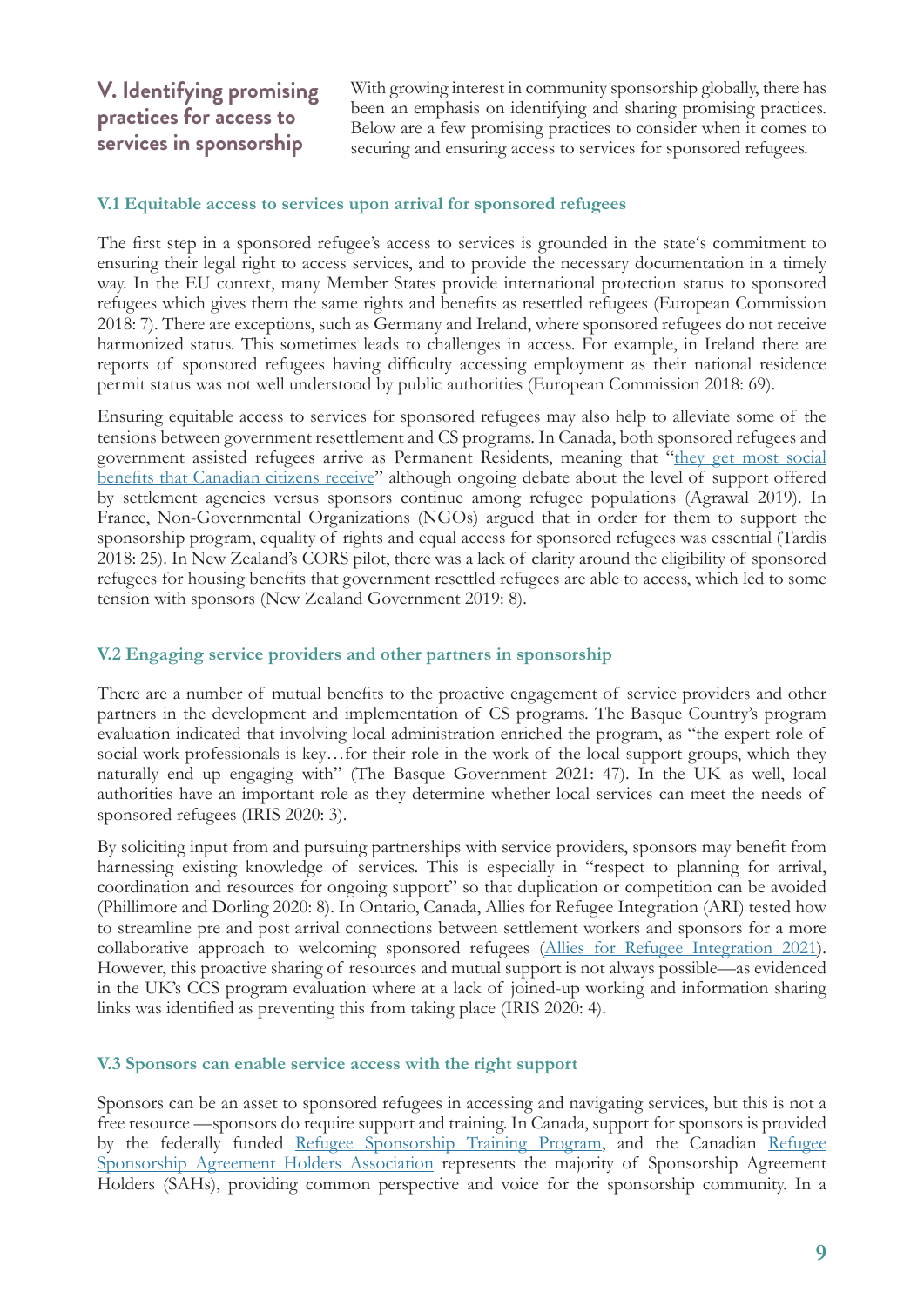number of EU member CS programs, there is an emphasis on the need for a kind of 'civil society focal point' that can lead sponsor training, screening, and support (Tan 2020: 25). In New Zealand, a federally funded umbrella organization is being created to"[support refugees and community groups](https://www.immigration.govt.nz/assist-migrants-and-students/assist-refugees/refugee-sponsorship/about-the-cors-category) [through the settlement journey"](https://www.immigration.govt.nz/assist-migrants-and-students/assist-refugees/refugee-sponsorship/about-the-cors-category). An evaluation of the NesT program in Germany recommended the developmentof the role of contact agencies ([SHARE 2021](http://www.resettlement.eu/sites/icmc/files/SHARE%20QSN%20Roundtable%20Report_Evaluation%20of%20Refugee%20Sponsorship%20Programmes_Final.pdf): 10) and in in Ireland, [The Open](https://theopencommunity.ie/) [Community](https://theopencommunity.ie/) exists to support sponsor training, including information on how to access services. It is recommended that all CS programs fund and engage service providing organizations to properly leverage the human resources of sponsors in order to help guard against potential backlash (Fratzke and Dorst 2019: 10/14).

While each CS program has a unique framework, there a number of commonalities in service access for sponsored refugees globally. This includes a majority of programs finding it beneficial for sponsors to assist sponsored refugees to connect into and navigate government services, as well as providing a number of services themselves such as housing support. Ultimately, sponsorship is a mechanism to increase community involvement in providing and accessing services for refugees, one that provides a more individualized immediate support that prioritizes connections with the local community. If sponsors are given the right support, sponsored refugees are in turn likely to have a wide pool of support to access the services they need to start their lives in their new community.

# **VI. Knowledge gaps and preliminary research**

#### **VI.1 Smaller programs and scalability**

A number of CS programs globally have welcomed only small numbers of sponsored refugees, leading to questions around scalability and sustainability when it comes to access to services. In addition, because sponsors may be less familiar with services and their work is not as visible, better understanding and oversight over the process can ensure responsibilities are being met([Beirens and Ahad 2020](https://www.migrationpolicy.org/sites/default/files/publications/MPIE-Sponsorship-Monitoring-Evaluation-FINAL.pdf): 5). Research gaps in CS programs identified by Phillimore and Dorling includes better understanding about what services need to be provided at minimum in smaller resettlement locations, and data on comparing streams of resettlement (Phillimore and Dorling 2020: 12).

Another knowledge gap related to scalability is understanding how sponsorship either helps to alleviate or adds additional pressure on local community services. Refugee resettlement has been shown to strengthen local service provision especially in rural areas by providing a boost to funding and additional infrastructure([Patuzzi, Andriescu, and Pietropolli 2020](https://www.migrationpolicy.org/sites/default/files/publications/mpi-europe-rural-refugee-resettlement_final.pdf): 23). Nonetheless, there can also be additional pressure on local services without preparation and ongoing mediation between services providers and new refugees in the community (Patuzzi, Andriescu, and Pietropolli 2020: 23). For these reasons, it will be important to ensure rigorous monitoring and evaluation for CS programs moving forward.

## **VI.2 Impact of the Covid-19 pandemic on access to services**

Preliminary research is emerging on the impact of the COVID-19 pandemic and adoption of virtual service delivery on sponsored refugee's access to services. Challenges have been reported in recent global discussions on refugee sponsorship such as accessing health services, especially with a lack of digital skills and interpretation support for refugees in languages other than English (Phillimore and Dorling 2020: 10). Sponsors are reportedly taking on more responsibilities for services in the UK context, in particular for language learning (SHARE 2021: 13). In Italy, a report found that COVID-19 had a negative impact on the refugees coming through Humanitarian Corridors, including job loss and a lack of access to training programs (Panchetti and von Wartensee 2020: 11).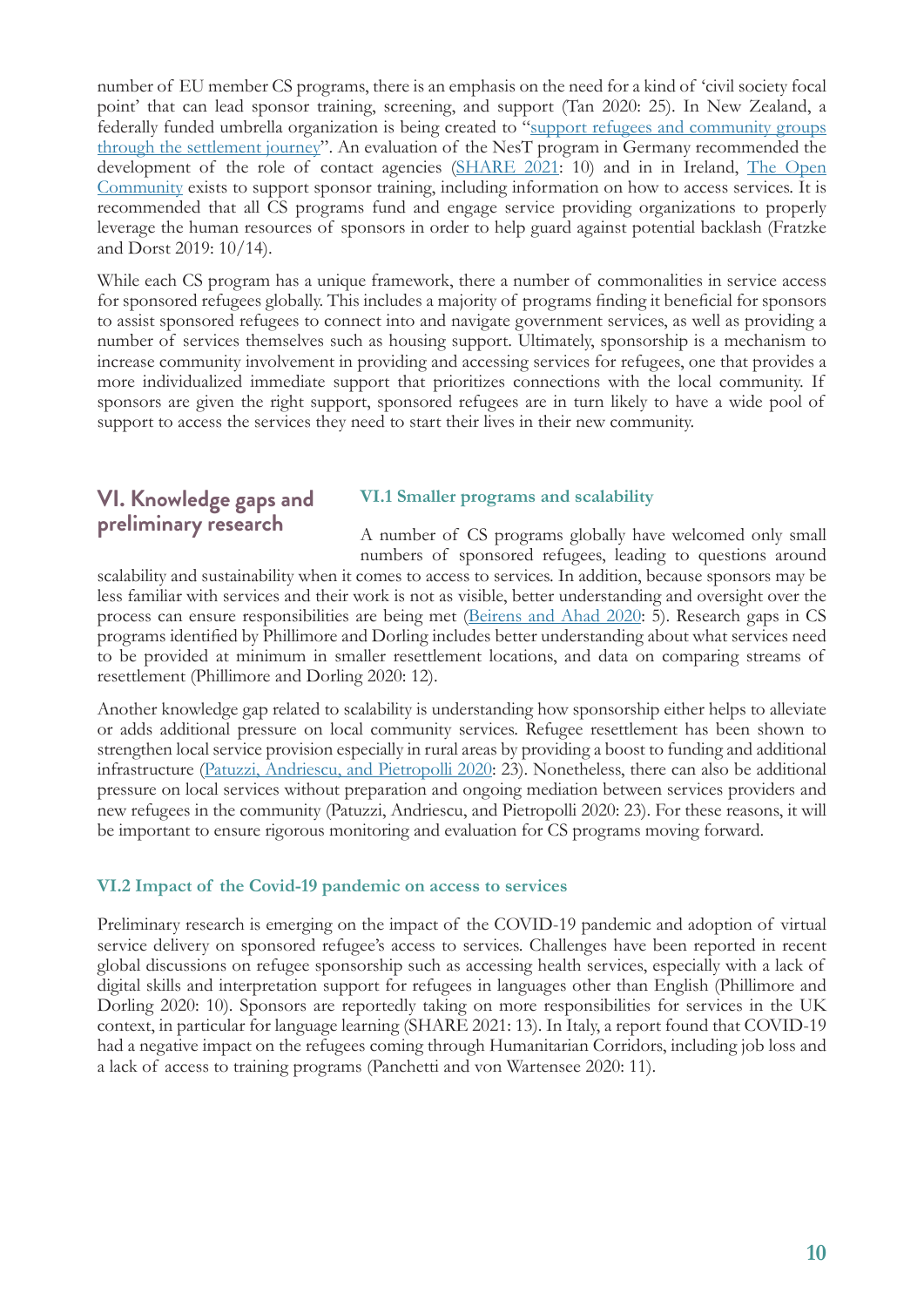It appears that the support of sponsors may be even more essential during the COVID-19 pandemic and into the future. In the UK, sponsor groups have shown creativity and adaptability in moving their support of sponsored refugees online by providing hardware and access to internet, as well as supporting with digital literacy (Reyes 2021). In Italy, sponsors worked with service providers through the pandemic to fill gaps by offering online Italian courses, explaining public health measures and leveraging informal employment networks (Panchetti and von Wartensee 2020: 10-12). It would be useful to know more about the long-term impacts of COVID-19 on service access as well as the ways that sponsored refugees might be better able to leverage new tools and technology in an increasingly virtual service delivery environment.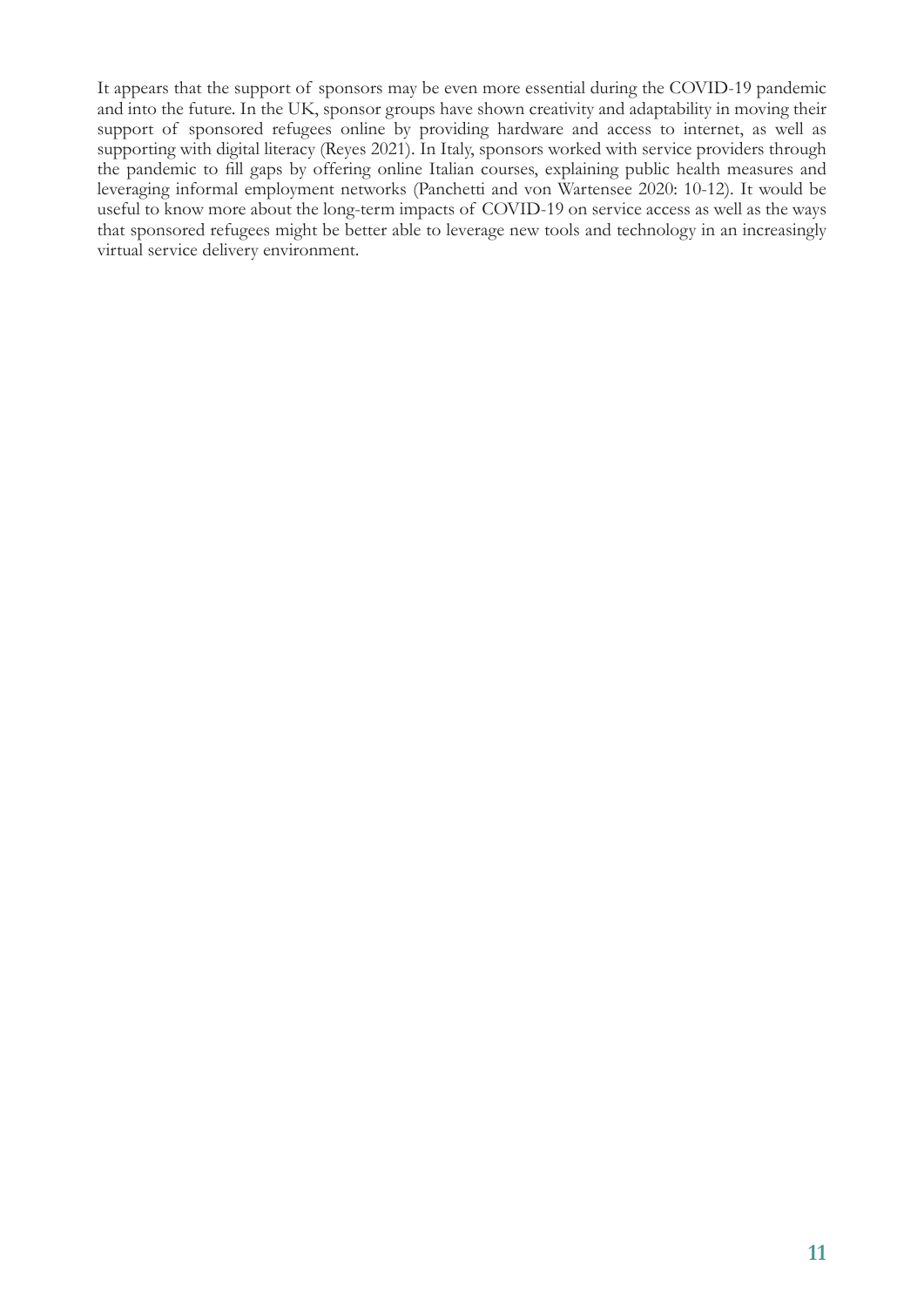# **Bibliography**

- **Agrawal, Sandeep Kumar.** "Canadian Refugee Sponsorship Programs: Experience of Syrian Refugees in Alberta, Canada." Journal of International Migration and Integration no. 20 (2019): 941–962, [https://doi.org/10.1007/](https://doi.org/10.1007/s12134-018-0640-7) [s12134-018-0640-7](https://doi.org/10.1007/s12134-018-0640-7)
- **Allies for Refugee Integration.** 2019. "Promoting Settlement-Sponsor Collaboration: Best Practices Report." Ontario Council of Agencies Serving Immigrants, [https://ocasi.org/sites/default/files/promoting-settlement-sponsor](https://ocasi.org/sites/default/files/promoting-settlement-sponsor-collaboration-best-practices-report.pdf)[collaboration-best-practices-report.pdf](https://ocasi.org/sites/default/files/promoting-settlement-sponsor-collaboration-best-practices-report.pdf)
- **Allies for Refugee Integration.** 2021. "Intentional Connections for Welcoming Communities: Improving Settlement for Privately Sponsored Refugees through Settlement-Sponsor Collaboration." Ontario Council of Agencies Serving Immigrants and Refugee 613, [https://ocasi.org/sites/default/files/ari-final-report-2021-intentional](https://ocasi.org/sites/default/files/ari-final-report-2021-intentional-connections_0.pdf)connections $\overline{0}$ .pdf
- **Alraie, Mahdy, Hannah Collins, and Andrea Rigon.** "A Comparison of Community Sponsorship and Governmentled Resettlement of Refugees in the UK: Perspectives from Newcomers and Host Communities." London: UCL, 2018, [https://www.ucl.ac.uk/bartlett/development/sites/bartlett/files/](https://www.ucl.ac.uk/bartlett/development/sites/bartlett/files/comparisonukresettlement_schemes_fullreport.pdf) [comparisonukresettlement\\_schemes\\_fullreport.pdf](https://www.ucl.ac.uk/bartlett/development/sites/bartlett/files/comparisonukresettlement_schemes_fullreport.pdf)
- **Beirens, Hanne and Aliyyah Ahad.** 2020. "Measuring Up? Using Monitoring and Evaluation to Make Good on the Promise of Refugee Sponsorship." Issue Brief Migration Policy Institute Europe. [https://](https://www.migrationpolicy.org/sites/default/files/publications/MPIE-Sponsorship-Monitoring-Evaluation-FINAL.pdf) [www.migrationpolicy.org/sites/default/files/publications/MPIE-Sponsorship-Monitoring-Evaluation-FINAL.pdf](https://www.migrationpolicy.org/sites/default/files/publications/MPIE-Sponsorship-Monitoring-Evaluation-FINAL.pdf)
- **European Commission.** 2018. "Study on the Feasibility and Added Value of Sponsorship Schemes as a Possible Pathway to Safe Channels for Admission to the EU, Including Resettlement: Final Report." Brussels: MPI Europe, <http://www.europeanmigrationlaw.eu/documents/Sponsorship-schemes.pdf>
- **European Union.** 2020. "Sponsoring Integration: Impact Assessment of Humanitarian Corridors Program Primary Achievements in Italy and France." Rome: Private Sponsorship for Integration: Building a European Model, [https:/](https://www.eurodiaconia.org/wordpress/wp-content/uploads/2020/08/AMIF-PPI-Impact-Assessment-Report-FINAL-27072020.pdf) [/www.eurodiaconia.org/wordpress/wp-content/uploads/2020/08/AMIF-PPI-Impact-Assessment-Report-](https://www.eurodiaconia.org/wordpress/wp-content/uploads/2020/08/AMIF-PPI-Impact-Assessment-Report-FINAL-27072020.pdf)[FINAL-27072020.pdf](https://www.eurodiaconia.org/wordpress/wp-content/uploads/2020/08/AMIF-PPI-Impact-Assessment-Report-FINAL-27072020.pdf)
- **Finn, Anthony. 2020.** "Community Sponsorship Ireland Pilot Project Evaluation." Department of Justice and Equality, Montbretia Consulting.
- **Fratzke, Susan, and Emma Dorst.** 2019. "Volunteers and Sponsors: A Catalyst for Refugee Integration." Washington, D.C.: Migration Policy Institute, [https://www.volunteeringnz.org.nz/wp-content/uploads/TCM-Refugee-](https://www.volunteeringnz.org.nz/wp-content/uploads/TCM-Refugee-Integration-Volunteering-FINAL.pdf)[Integration-Volunteering-FINAL.pdf](https://www.volunteeringnz.org.nz/wp-content/uploads/TCM-Refugee-Integration-Volunteering-FINAL.pdf)
- **GRSI- Global Refugee Sponsorship Initiative.** 2021. "Co-designing Sponsorship Programs. A Step-by-Step Workbook for Policymakers and Community Leaders." [https://refugeesponsorship.org/\\_uploads/](https://refugeesponsorship.org/_uploads/60315288614ef.pdf) [60315288614ef.pdf](https://refugeesponsorship.org/_uploads/60315288614ef.pdf)
- **Hynie, Michaela, Susan McGrath, Jonathan Bridekirk, Anna Oda, Nicole Ives, Jennifer Hyndman, Neil Arya, Yogendra Shakya, Jill Hanley, Kwame McKenzie, and SyRIA.lth.** "What Role does Type of Sponsorship Play in Early Integration Outcomes? Syrian Refugees Resettled in Six Canadian Cities." Refuge 35, no. 2 (2019): 36-53, <https://refuge.journals.yorku.ca/index.php/refuge/article/view/40600/36555>
- **IRCC- Immigration, Refugees and Citizenship Canada.** 2017. "Responsibilities of Sponsorship Groups & Availability of IRCC-funded Resettlement and Settlement Services." Refugee Sponsorship Training Program, [https://www.rstp.ca/wp-content/uploads/2019/11/Responsibilities-of-Sponsors-and-Availability-of-IRCC-funded-](https://www.rstp.ca/wp-content/uploads/2019/11/Responsibilities-of-Sponsors-and-Availability-of-IRCC-funded-Services-for-PSRs-and-BVORs-Oct-2019.pdf)[Services-for-PSRs-and-BVORs-Oct-2019.pdf](https://www.rstp.ca/wp-content/uploads/2019/11/Responsibilities-of-Sponsors-and-Availability-of-IRCC-funded-Services-for-PSRs-and-BVORs-Oct-2019.pdf)
- **IRIS- Institute for Research into Superdiversity.** 2020 "Improving the UK's Community Sponsorship Scheme," University of Birmingham, [https://www.birmingham.ac.uk/Documents/college-social-sciences/social-policy/iris/](https://www.birmingham.ac.uk/Documents/college-social-sciences/social-policy/iris/2020/2-improving-the-process-policy.pdf) [2020/2-improving-the-process-policy.pdf](https://www.birmingham.ac.uk/Documents/college-social-sciences/social-policy/iris/2020/2-improving-the-process-policy.pdf)
- **Kaida, Lisa, Feng Hou, and Max Stick.** 2020. "The Long-term Economic Outcomes of Refugee Private Sponsorship." Statistics Canada, [https://www150.statcan.gc.ca/n1/en/pub/11f0019m/11f0019m2019021](https://www150.statcan.gc.ca/n1/en/pub/11f0019m/11f0019m2019021-eng.pdf?st=dbrz-i7c) eng.pdf?st=dbrz-i7c
- **Keppel, Trevor.** "The Cultural Frontline: Practices of Cross-Cultural Adaptation Under the Community Sponsorship Ireland Programme." Master's Thesis, Dublin City University, 2020.
- **Lenard, Patti Tamara.** "How Do Sponsors Think about "Month 13"?" Refuge 35, no. 2 (2019): 65-74, [https://](https://refuge.journals.yorku.ca/index.php/refuge/article/view/40591/36557) [refuge.journals.yorku.ca/index.php/refuge/article/view/40591/36557](https://refuge.journals.yorku.ca/index.php/refuge/article/view/40591/36557)